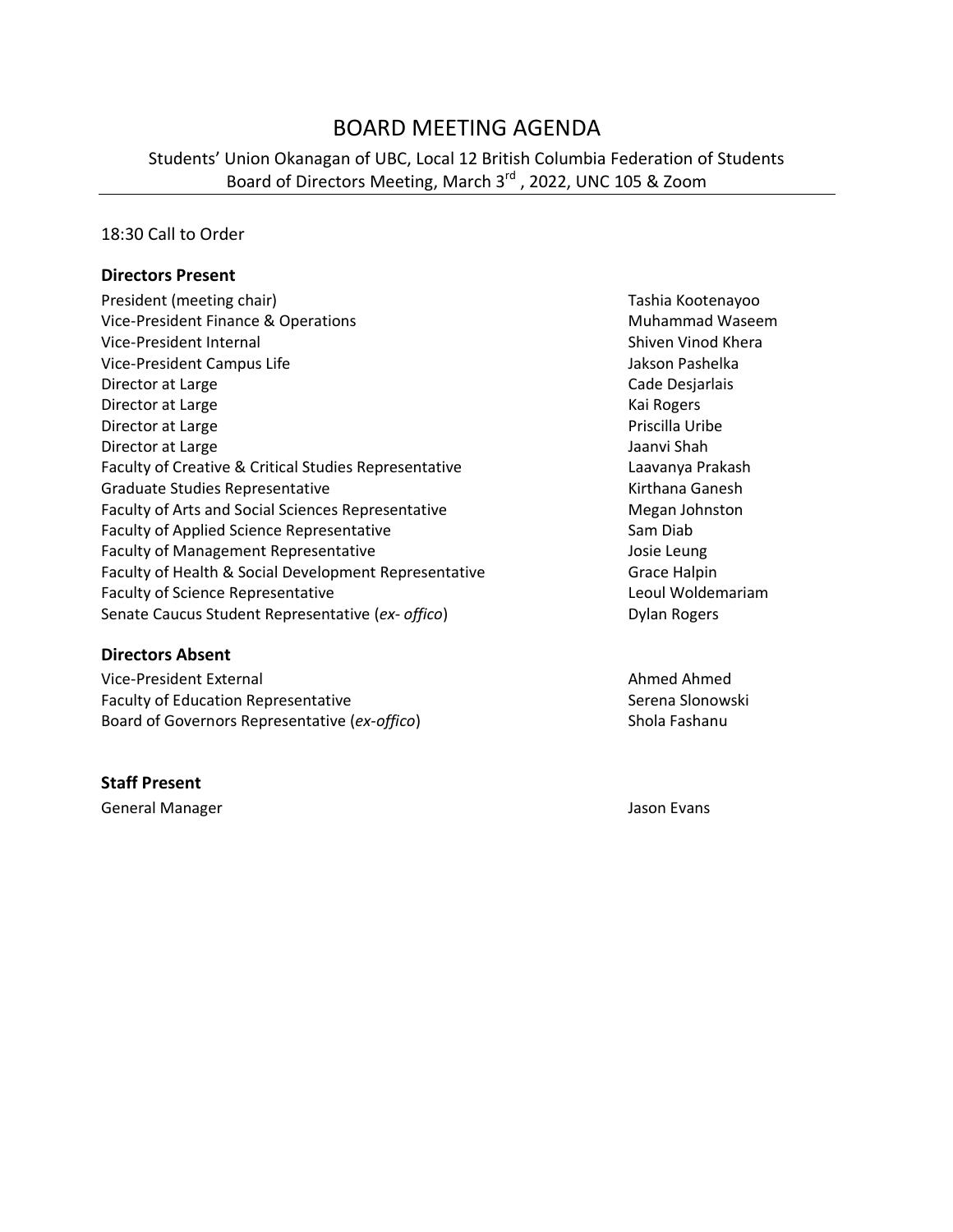# **1.** ACKNOWLEDGEMENT OF TERRITORY

*We would like to acknowledge that we are on the traditional, ancestral territory of the Okanagan Nation. We would like to recognize that learning happened in this place long before this institution was established. It's important that we understand that we are very privileged to be living, working, and learning in these territories that are not our own.*

# **2.** ADOPTION OF AGENDA AND REVIEW OF MEMBERSHIP

# 22/03/03.01

/

Be it resolved that the agenda be adopted.

# **3.** ADOPTION OF MINUTES FROM PREVIOUS MEETINGS

22/03/03.02

/

Be it resolved that minutes of the meeting held February  $17^{th}$ , 2022 be adopted.

# **4.** PRESENTATIONS

**4.1 RBC** 

**5.** OLD BUSINESS

# **5.1 New Student Associations**

# 22/03/03.03

# Khera/

Be it resolved that the following Student Associations be ratified:

- 1. Blockchain Club
- 2. Chess Club
- 3. Operations Analytics Club
- 4. Youtube Club
- 5. Football Fustal Club
- 6. Nursing Graduate Committee
- 7. Tennis Club

# **6.** EXECUTIVE REPORTS

- **7.** COMMITTEE BUSINESS
	- **7.1 Executive Committee**
	- **7.2 Finance Committee**
	- **7.3 Policy Committee**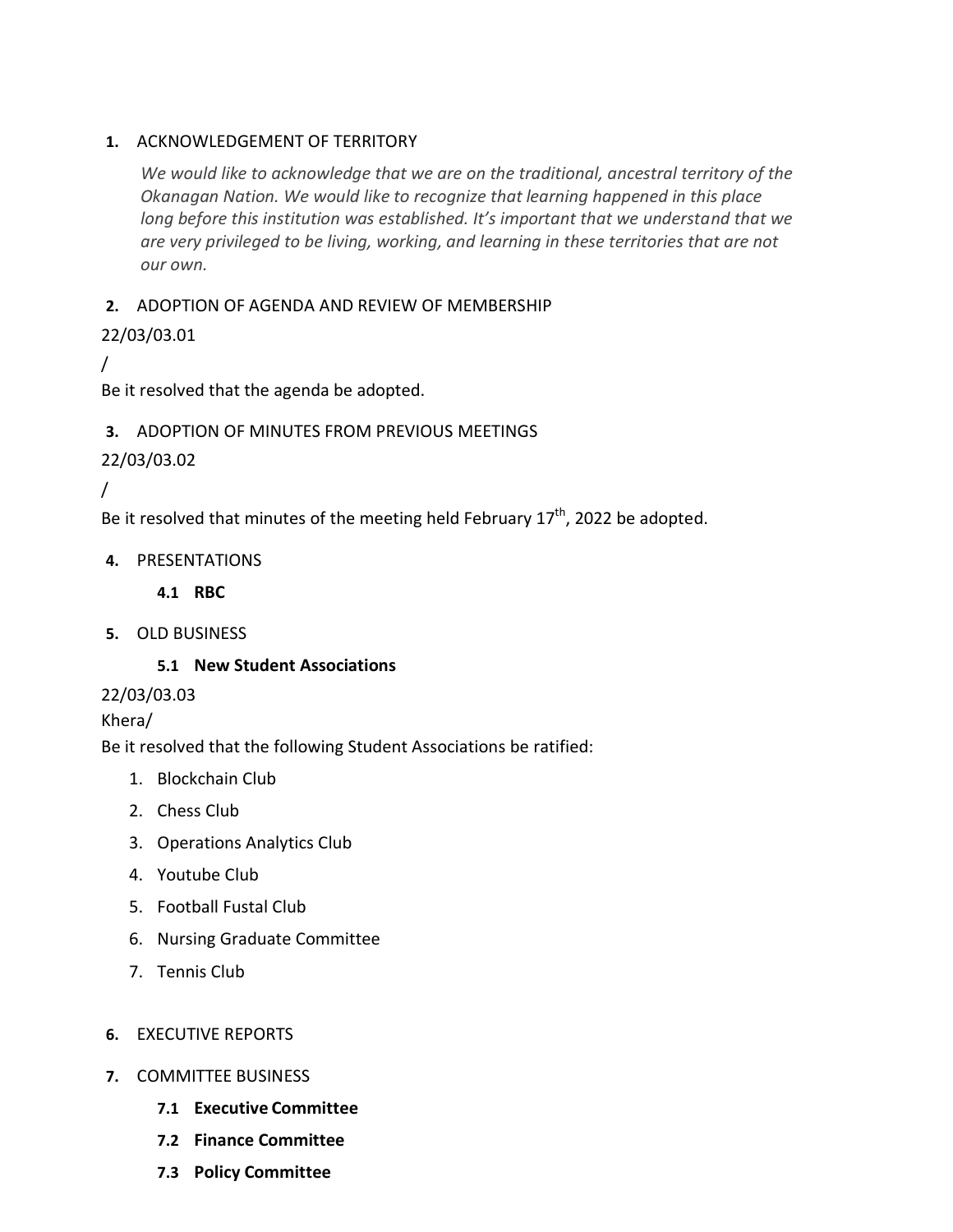- **7.4 Campus Life Committee**
- **7.5 Campaigns Committee**
- **7.6 Oversight Committee**
- **7.7 Graduate Student Committee**
- **7.8 Student Association Funding Committee**

### 22/03/03.04

### Waseem/

Be it resolved that the minutes of the meeting held March  $2^{nd}$ , 2022 be adopted.

### **8.** REPORT ON UNIVERSITY RELATIONS

- **8.1 Board of Governors**
- **8.2 Senate**
- **8.3 Other University Committees**

### **9.** NEW BUSINESS

- **9.1 SUO Bursaries Update**
- **9.2 Campus Safety**
- **10.** INFORMATION ITEMS

**10.1 Vigil** 

**11.** ADJOURNMENT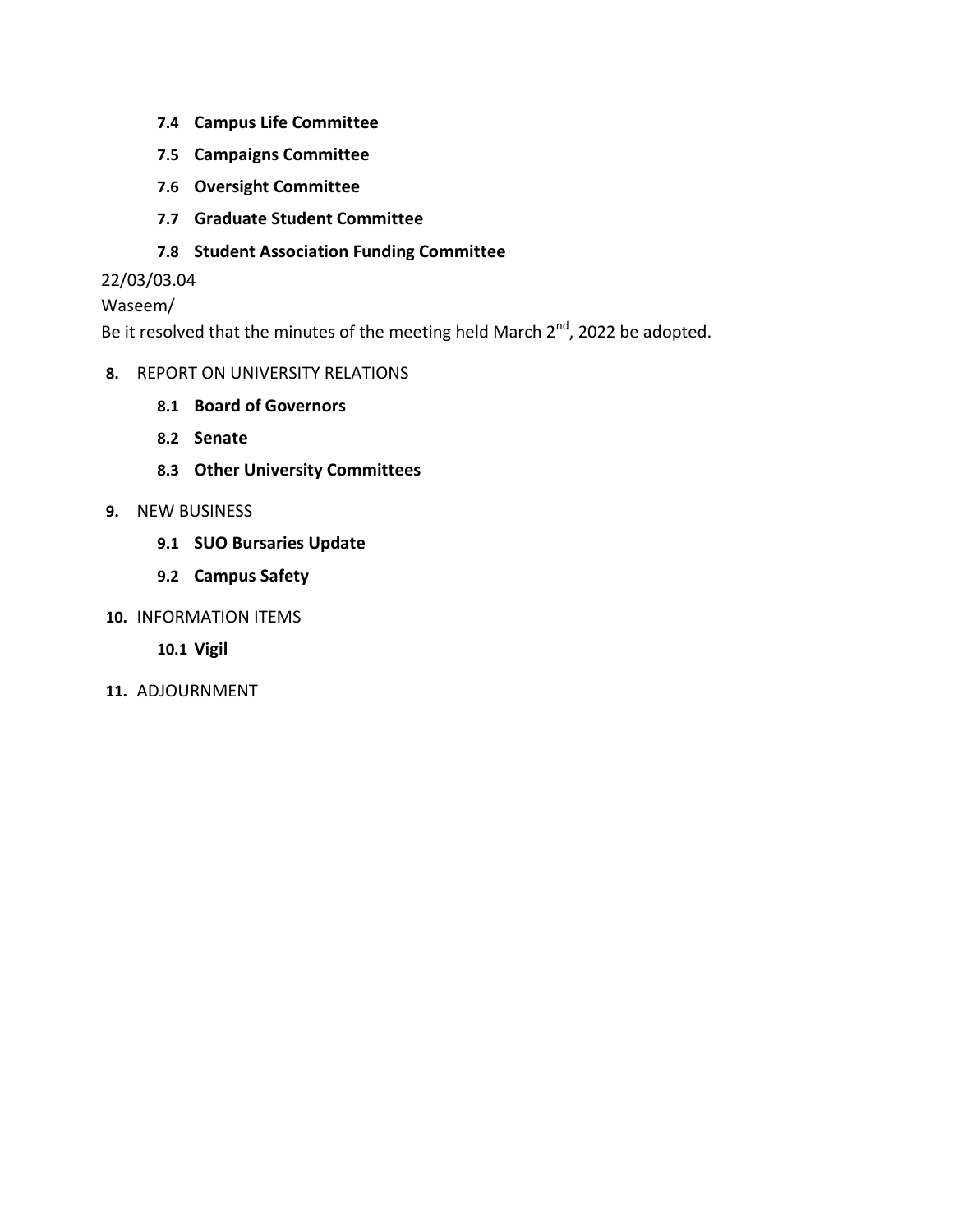# BOARD MEETING MINUTES

Students' Union Okanagan of UBC, Local 12 British Columbia Federation of Students Board of Directors Meeting, February 17<sup>th</sup>, 2022, Virtual

Called to Order at 18:33

#### **Directors Present**

- Director at Large (meeting chair) and the control of the Cade Desjarlais Cade Desjarlais President Tashia Kootenayoo Vice-President External Ahmed Ahmed Vice-President Internal National Shiven Vinod Khera Shiven Vinod Khera Vice-President Campus Life Jakson Pashelka Director at Large Kai Rogers and American Control of the Manual Association and American Control of the Manual Association and American Control of the Manual Association and American Control of the Manual Association and A Director at Large **Priscilla Uribe** Priscilla Uribe Priscilla Uribe Priscilla Uribe Priscilla Uribe Priscilla Uribe Director at Large Jaanvi Shah Jaanvi Shah Jaanvi Shah Jaanvi Shah Jaanvi Shah Jaanvi Shah Jaanvi Shah Jaanvi Shah Faculty of Creative & Critical Studies Representative **Lack Critical Studies Representative** Laavanya Prakash Graduate Studies Representative **Kirthana Ganesh** Kirthana Ganesh Faculty of Arts and Social Sciences Representative Megan Johnston Faculty of Applied Science Representative Sam Diab Faculty of Management Representative and the Management Representative and the Management Representative Faculty of Health & Social Development Representative Grace Halpin Faculty of Science Representative **Leoul Woldemariam** Faculty of Education Representative **Serena Slonowski** Serena Slonowski
- **Directors Absent**

Vice-President Finance & Operations Muhammad Waseem Senate Caucus Student Representative (ex- offico) **Dylan Rogers** Dylan Rogers Board of Governors Representative (*ex-offico*) Shola Fashanu

#### **Staff Present**

General Manager Jason Evans **Communications Manager Becca Evans** Becca Evans Well Pub Manager National Communication of the Michael Ouellett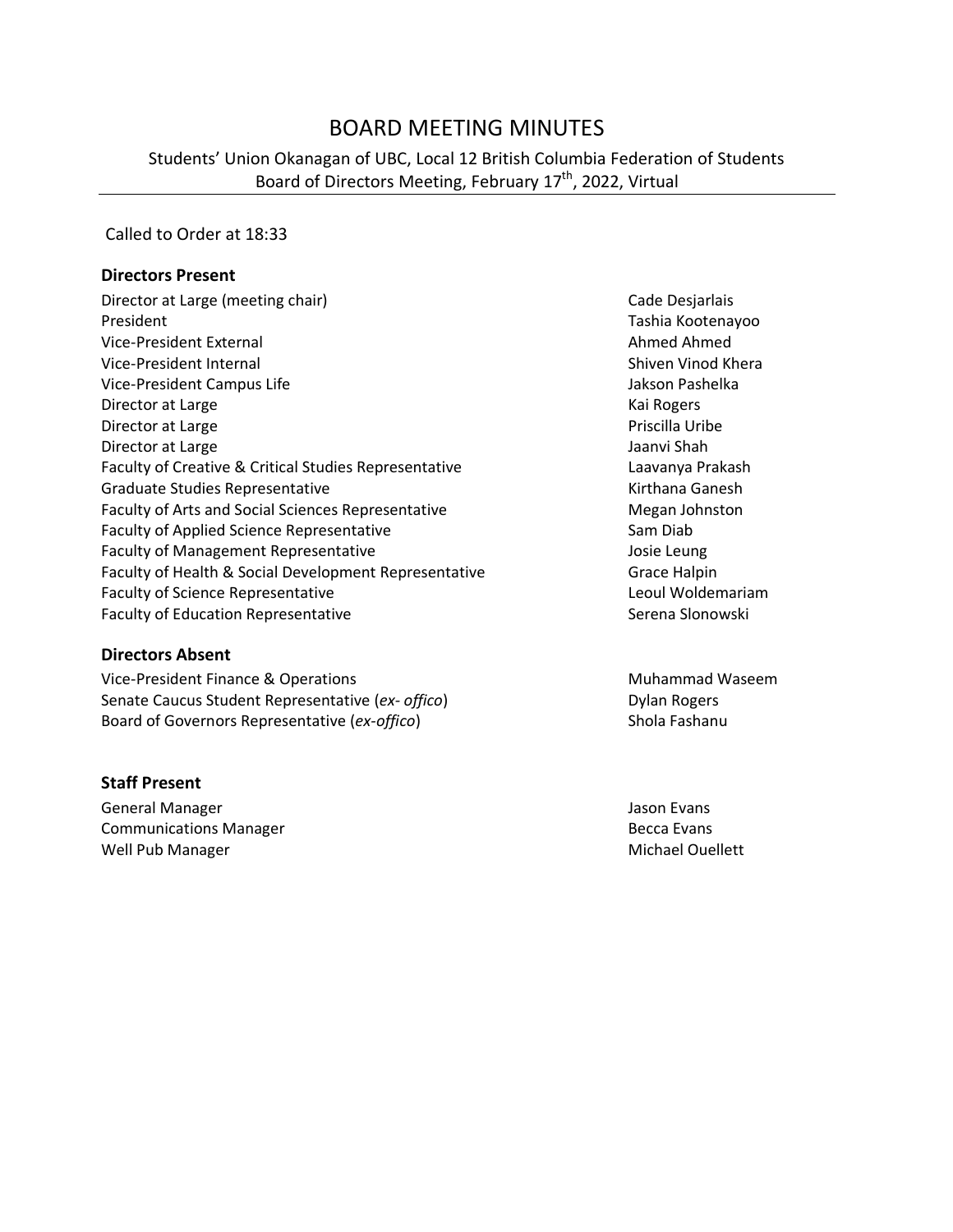### **1.** ACKNOWLEDGEMENT OF TERRITORY

*We would like to acknowledge that we are on the traditional, ancestral territory of the Okanagan Nation. We would like to recognize that learning happened in this place long before this institution was established. It's important that we understand that we are very privileged to be living, working, and learning in these territories that are not our own.*

# **2.** ADOPTION OF AGENDA AND REVIEW OF MEMBERSHIP

22/02/17.01 Johnston/Woldemariam Be it resolved that the agenda be adopted. Carried

# **3.** ADOPTION OF MINUTES FROM PREVIOUS MEETINGS

22/02/17.02

Prakash/Leung

Be it resolved that minutes of the meeting held February 3<sup>rd</sup>, 2022 be adopted. Carried

- **4.** PRESENTATIONS
- **5.** OLD BUSINESS
- **6.** EXECUTIVE REPORTS
- **7.** COMMITTEE BUSINESS
	- **7.1 Executive Committee**
	- **7.2 Finance Committee**

22/02/17.03

Halpin/Leung

Be it resolved that minutes of the meeting held February  $9<sup>th</sup>$ , 2022 be adopted.

Kootenayoo inquired about the committee in relation to the leasee's

Desjarlais responded and explained that the committee discussed options for the leasing spaces. He discussed the pause to in-person learning and on campus activities delayed the committee on action.

Kootenayoo raised question about changing the minutes from the Finance Committee to adjust the fact that the meeting was in camera.

Ahmed asked whether there is any update in regards to providing recommendations.

Desjarlais noted that the Finance committee does not think that right now is a good time to seek new businesses for the leases due to COVID-19 pandemic.

Evans reiterated Desjarlais' point in terms of where the finance committee is at on this issue

Kootenayoo wanted to make sure to tell the Finance Committee has not signed any leases as there are expiring leases and other plans for the lease space.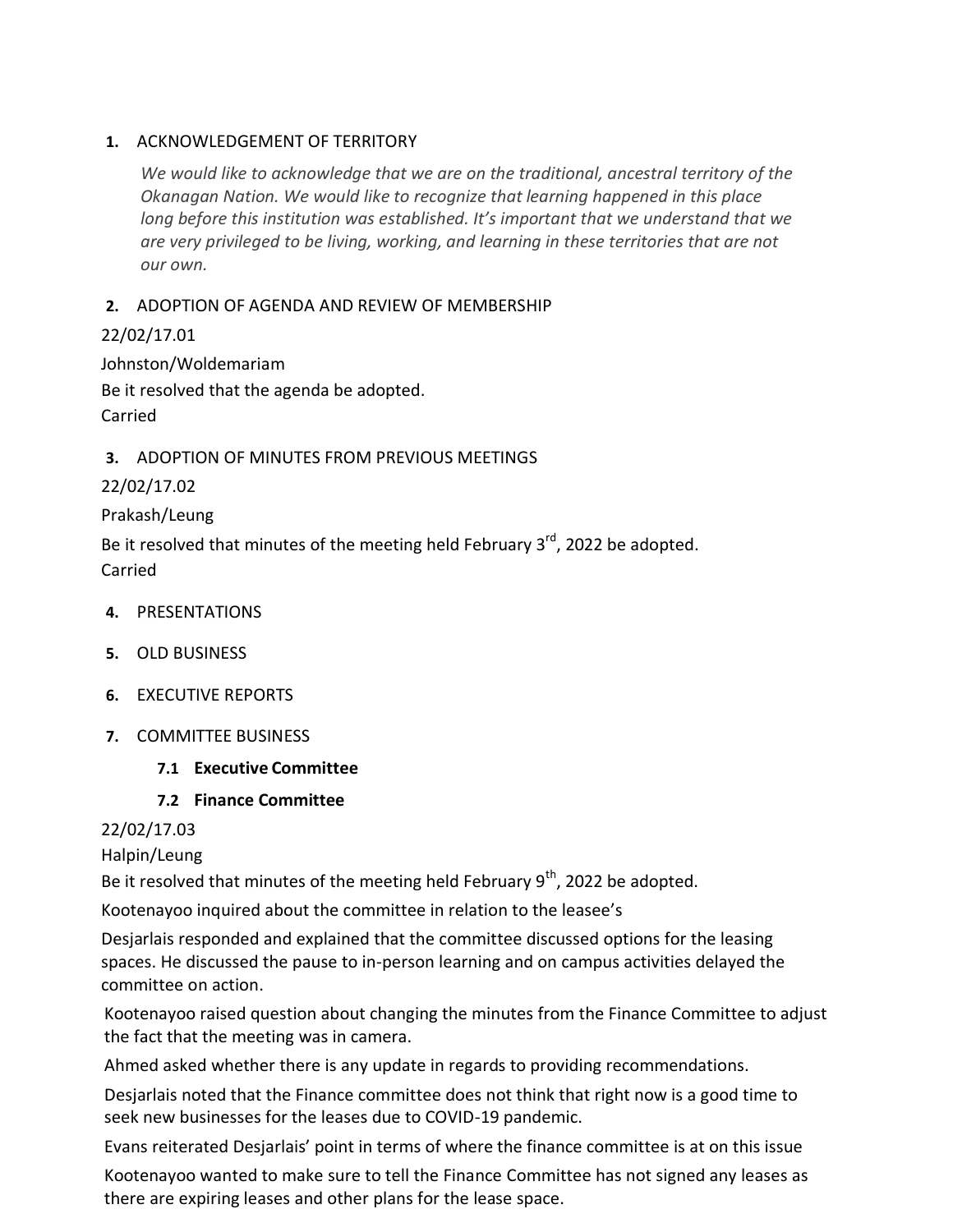Desjarlais and Evans confirmed that no leases have been signed

More finance related questions are asked surrounding bursaries and the potential contributions of the SUO to a bursary.

# **7.3 Policy Committee**

- **7.4 Campus Life Committee**
- **7.5 Campaigns Committee**
- **7.6 Oversight Committee**
- **7.7 Graduate Student Committee**

### 22/02/17.04

Ganesh/Halpin

Be it resolved that minutes of the meeting held February 4<sup>th</sup>, 2022 be adopted. Carried

# 22/02/17.05

Ganesh/Woldemariam

Be it resolved that the Graduate Student Committee honoraria be disbursed as follows:

| Nibirh Jawad        | \$50.00 |
|---------------------|---------|
| Rina Garcia Chua    | \$50.00 |
| Anne Claret         | \$50.00 |
| Vikas Kumar         | \$50.00 |
| <b>Emily Comeau</b> | \$50.00 |

Carried

### **8.** REPORT ON UNIVERSITY RELATIONS

- **8.1 Board of Governors**
- **8.2 Senate**
- **8.3 Other University Committees**
- **9.** NEW BUSINESS

### **9.1 UBCO 2021-2022 Graduation**

### 22/02/17.06

### Ahmed/Rogers

Be it resolved that the Board of Directors draft a letter to the UBC Okanagan Student Senate Caucus to advocate for in-person ceremony for the 2021-2022 Graduation.

Carried

### **9.2 New Student Associations**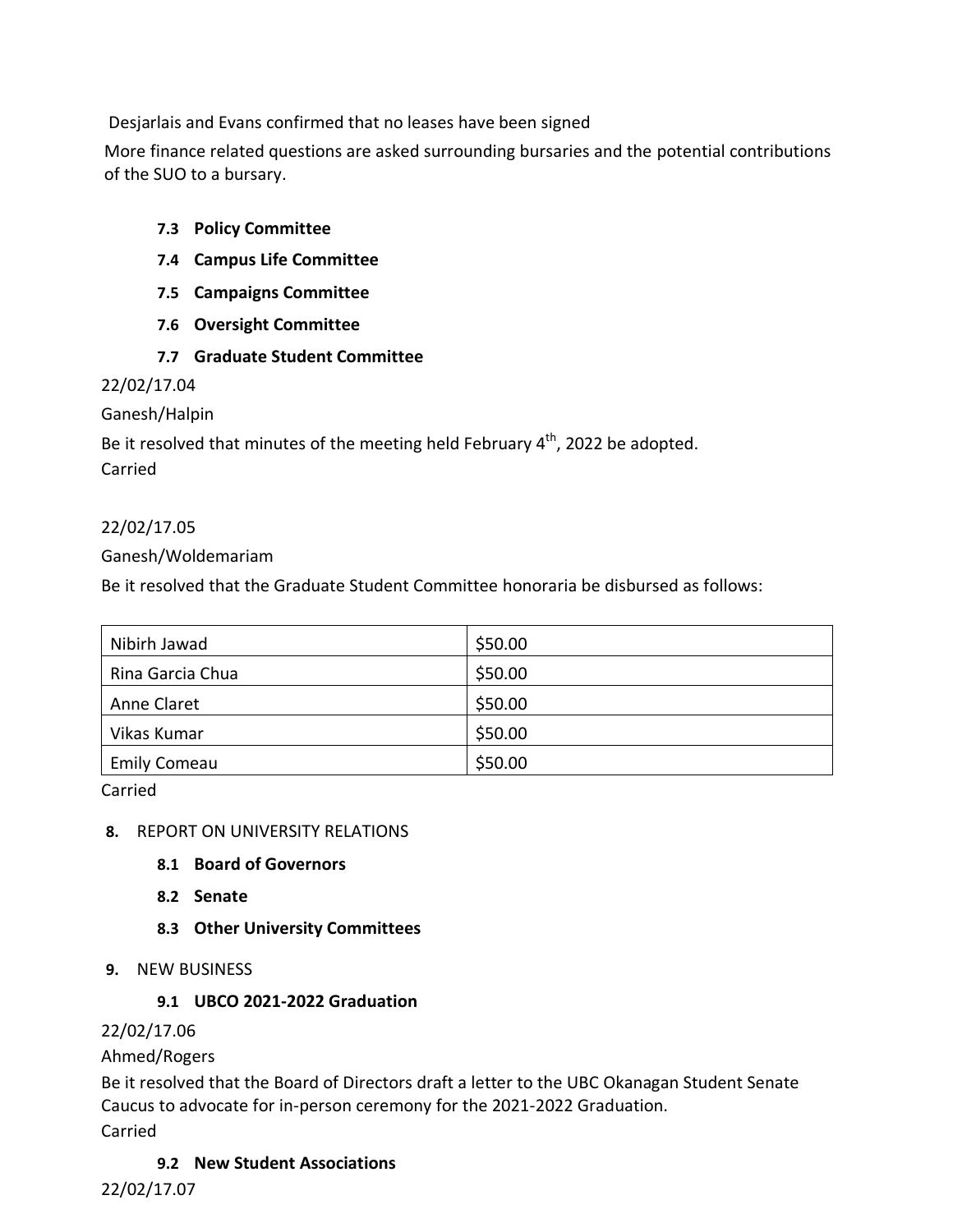# Khera/Johnston

Be it resolved the following student associations be ratified:

- 1. Girls who lift
- 2. Exercise is Medicine
- 3. Needlework Club
- 4. Korean Culture and Church
- 5. Motion Ball Club
- 6. Portable Printed Planes Club

# Kootenayoo left at 19:00

Ganesh inquired about if there are any rules around ratifying clubs with religious affiliation,

Discussion confirmed that there are already religiously affiliated clubs so there is no issue ratifying new clubs religiously affiliated.

Carried

**10.** INFORMATION ITEMS

**11.** ADJOURNMENT

Adjourned at 19:07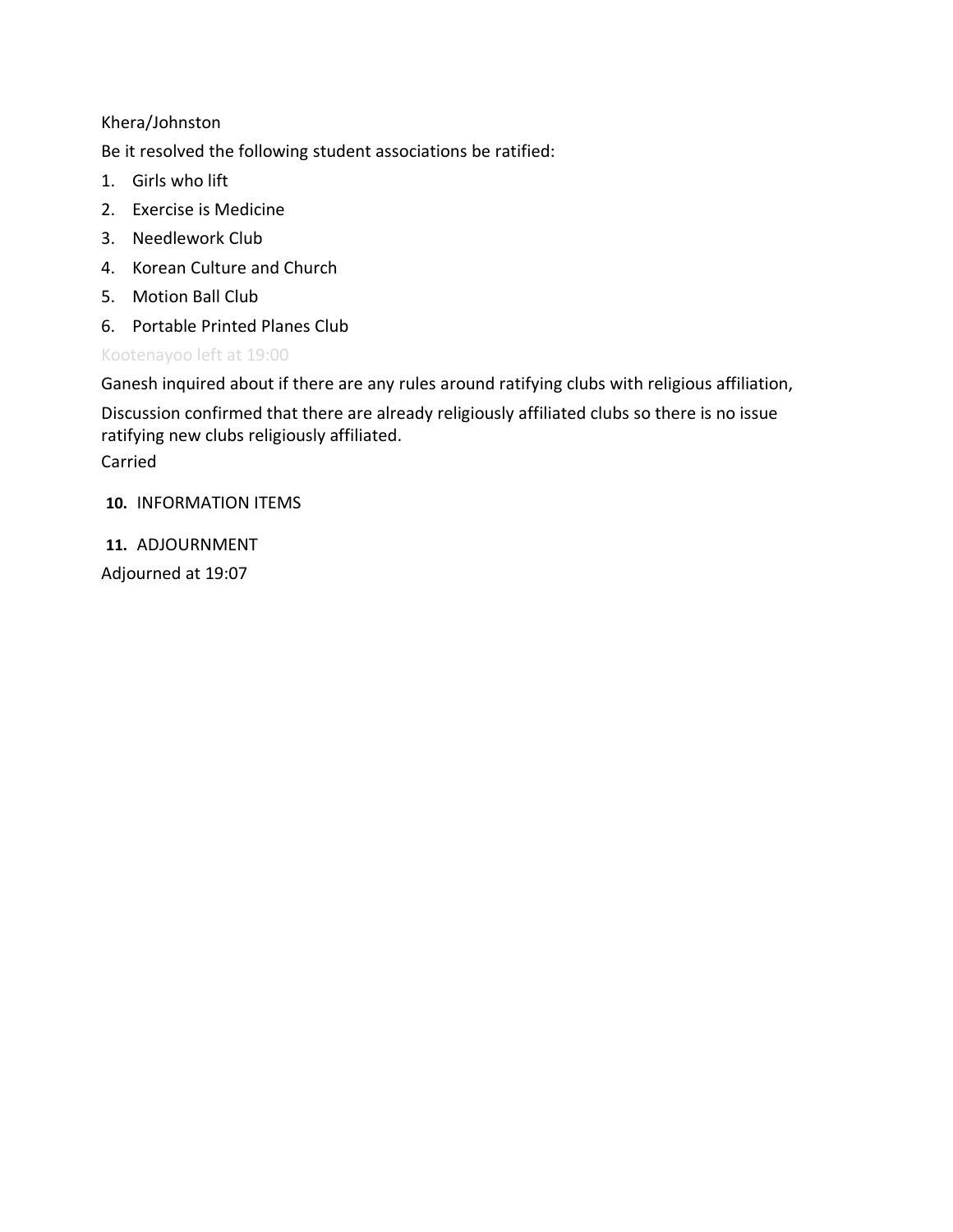# STUDENT ASSOCIATION FUNDING COMMITTEE MINUTES

Students' Union Okanagan of UBC Student Association Funding Committee Meeting, March 3<sup>rd</sup> 2022, Virtual Call

Called to Order at 14:00

### **Committee Members Present**

Vice-President Finance & Operations Muhammad Waseem Vice-President Internal Shiven Vinod Khera Membership Outreach Coordinator **Izzy Rusch** Izzy Rusch

### **Committee Members Absent**

General Manager Jason Evans